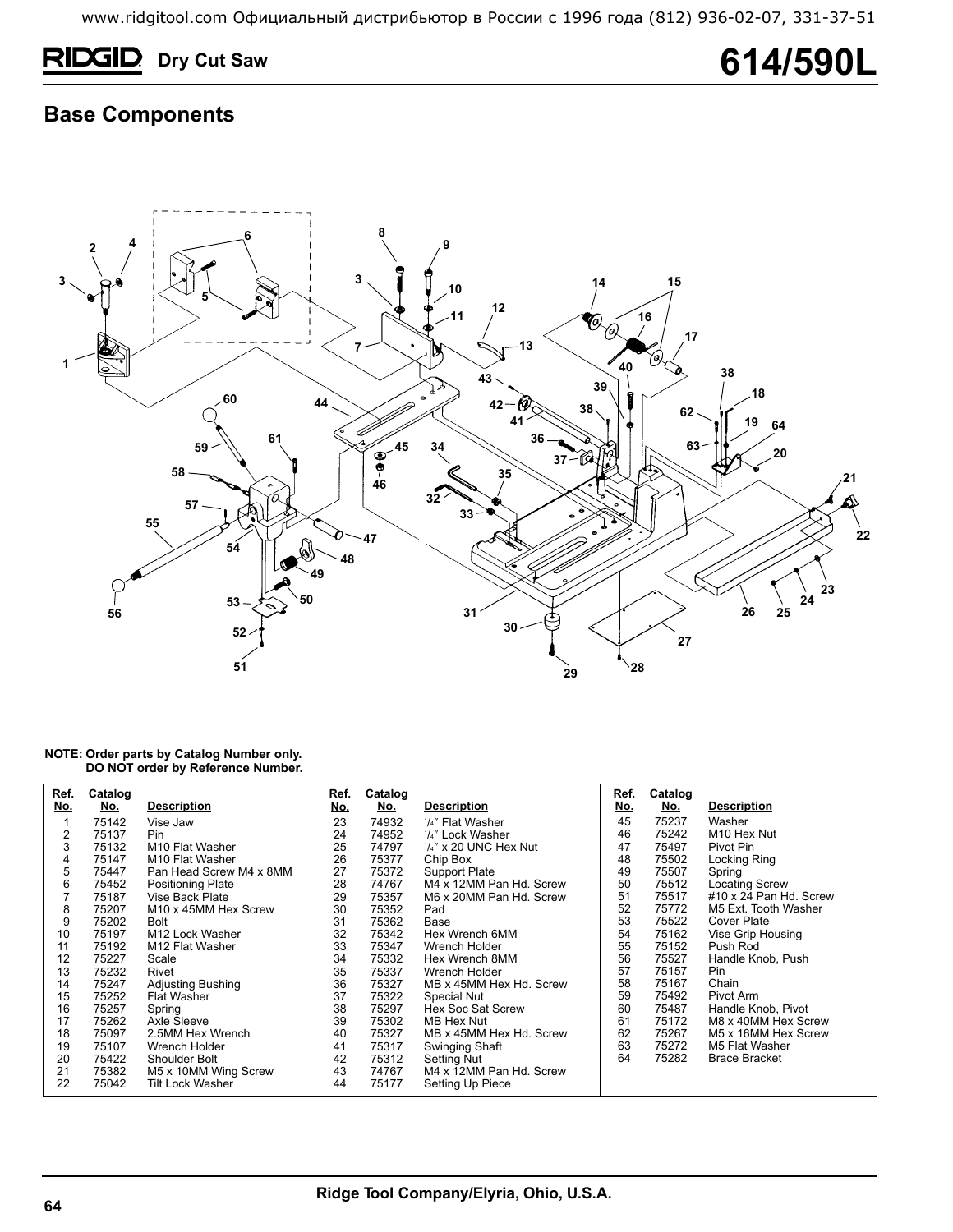# **RIDGID** Dry Cut Saw 614/590L

## **Blade and Guard Components**



| Ref.<br>No. | Catalog<br><u>No.</u> | <b>Description</b>         | Ref.<br>No. | Catalog<br>No. | <b>Description</b>        | Ref.<br>No. | Catalog<br>No. | <b>Description</b>               |
|-------------|-----------------------|----------------------------|-------------|----------------|---------------------------|-------------|----------------|----------------------------------|
|             | 75417                 | Shoulder Screw (230V Only) | 13          | 74712          | Safety Cover              | 26          | 74762          | Spacer                           |
|             | 75732                 | M8 Flat Washer (230V Only) | 14          | 74717          | M5 Tooth Washer           | 27          | 74757          | Lever                            |
| 3           | 75727                 | Lever (230V Only)          | 15          | 74722          | M5 x 85MM Flat Head Screw | 28          | 74807          | Spacer                           |
| 4           | 74732                 | M4 x 8MM Shoulder Screw    | 16          | 74727          | Spring                    | 29          | 74802          | <b>Big Blade Guard</b>           |
|             |                       | (230V Only)                | 17          | 75477          | M4 x 4MM Set Screw        | 30          | 75427          | Shoulder Screw                   |
| 5           | 75697                 | Spring (230V Only)         |             |                | (115V Only)               | 31          | 74812          | Flange                           |
| 6           | 75267                 | M5 x 16MM Hex Screw        | 18          | 74857          | Stop                      | 32          | 71692          | Blade                            |
|             |                       | (230V Only)                | 19          | 74777          | <b>Bearing Cover</b>      | 33          | 74822          | Flange                           |
|             | 75717                 | M5 Flat Washer (230V Only) | 20          | 74782          | M4 x 10MM Flat Hd. Screw  | 34          | 74832          | M <sub>10</sub> Flat Washer      |
| 8           | 75712                 | Brace Bracket (230V Only)  | 21          | 74787          | <b>Retaining Ring</b>     | 35          | 74827          | M <sub>10</sub> x 25MM Hex Screw |
| 9           | 75707                 | M5 Hex Nut (230V Only)     | 22          | 74792          | Spring                    | 36          | 74837          | Cover                            |
| 10          | 74767                 | M4 x 12MM Pan Hd Screw     | 23          | 74737          | Lever                     | 37          | 74842          | M4 x 12MM Button Screw           |
| 11          | 75472                 | M4 Flat Washer             | 24          | 74747          | <b>Shoulder Screw</b>     | 38          | 75687          | M4 Lock Washer                   |
| $12 \,$     | 74772                 | <b>Protection Plate</b>    | 25          | 74752          | Small Blade Guard         | 39          | 75692          | Lock Pin (115V Only)             |